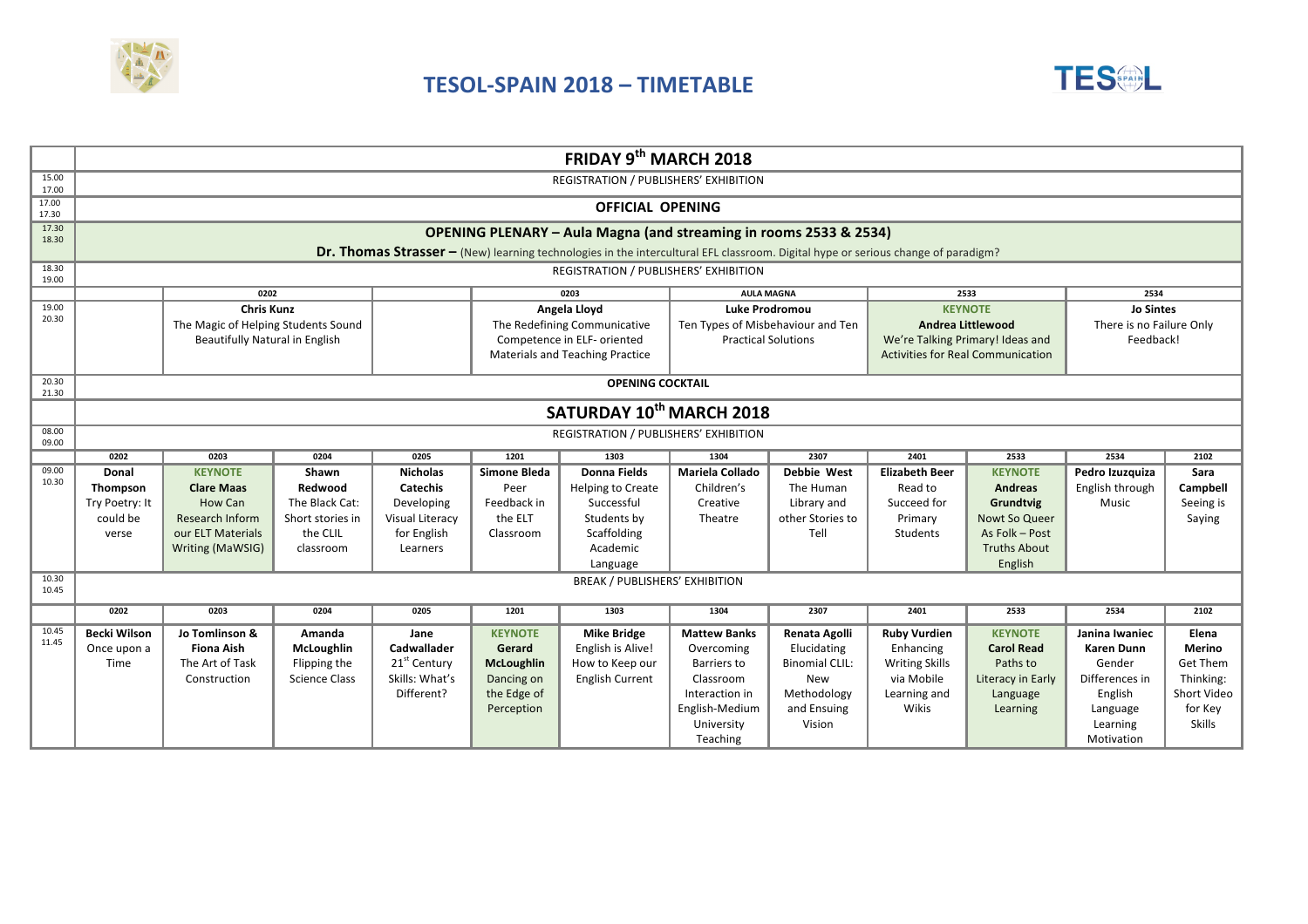

## **TESOL-SPAIN 2018 – TIMETABLE**



|                   | SATURDAY 10th MARCH 2018 - CONTINUED                                    |                            |                               |                       |                     |                                      |                        |                      |                     |                   |                      |                          |
|-------------------|-------------------------------------------------------------------------|----------------------------|-------------------------------|-----------------------|---------------------|--------------------------------------|------------------------|----------------------|---------------------|-------------------|----------------------|--------------------------|
| 11.45<br>12.15    | BREAK / PUBLISHERS' EXHIBITION * Sponsored by Trinity College, London * |                            |                               |                       |                     |                                      |                        |                      |                     |                   |                      |                          |
| 12.15<br>12.45    | 12.15 TESOL-SPAIN ASAMBLEA GENERAL (AGM) - Aula Magna                   |                            |                               |                       |                     |                                      |                        |                      |                     |                   |                      |                          |
| 13.00<br>14.00    | PLENARY- Aula Magna (and streaming in rooms 2533 & 2534)                |                            |                               |                       |                     |                                      |                        |                      |                     |                   |                      |                          |
|                   | Professor Do Coyle: Pluriliteracies at the Heart of Learning            |                            |                               |                       |                     |                                      |                        |                      |                     |                   |                      |                          |
| 14.00-<br>15.30   | LUNCH / PUBLISHERS' EXHIBITION                                          |                            |                               |                       |                     |                                      |                        |                      |                     |                   |                      |                          |
|                   | 0202                                                                    | 0203                       | 0204                          | 0205                  | 1201                | 1303                                 | 1304                   | 2307                 | 2401                | 2533              | 2534                 | 2102                     |
| 15.30<br>16.30    | <b>Lesley Keast</b>                                                     | Katherine                  | <b>Michele Guerrini</b>       | <b>Philip Cardiff</b> | <b>Chris Roland</b> | Borja                                | Encarnación            | <b>Ester Molina</b>  | <b>Claire White</b> | Maria             | <b>KEYNOTE</b>       | Fiodhna                  |
|                   | Encouraging your                                                        | Bilsborough                | <b>Exploring CLIL</b>         | Concordances          | Do Something.       | Uruñuela                             | Pérez Pulido           | Telling              | Overcoming          | Heron             | <b>Mark</b>          | Gardiner-                |
|                   | Learners to Have                                                        | A DIY Guide to             | Assessment                    | in the ELT            | Say Something       | Emotional                            | & María José           | Experiences:         | the Phrasal         | Spice It Up!      | Hancock              | Hyland                   |
|                   | a Growth Mindset                                                        | <b>Excellent Tailor-</b>   | Criteria and Tools            | Classroom             |                     | Intelligence:                        | García Berzosa         | From                 | Verb Phobia         | Six Yummy         | Towards a            | Issues                   |
|                   |                                                                         | made Primary               |                               |                       |                     | The Key                              | Multilevelism in       | Remembering          |                     | Ingredients       | Pedagogic            | Supporting               |
|                   |                                                                         | Materials                  |                               |                       |                     | Ingredient to                        | a B1 Class: Deal       | to Creating          |                     | to Motivate       | Phonology            | English                  |
|                   |                                                                         | (MaWSIG)                   |                               |                       |                     | <b>Success</b>                       | With It!               |                      |                     | Learners          |                      | Language                 |
|                   |                                                                         |                            |                               |                       |                     |                                      |                        |                      |                     |                   |                      | Learners in Irish        |
|                   |                                                                         |                            |                               |                       |                     |                                      |                        |                      |                     |                   |                      | <b>Primary Classes</b>   |
| 16.30<br>17.00    |                                                                         |                            |                               |                       |                     | PUBLISHERS' EXHIBITION/ COFFEE BREAK |                        |                      |                     |                   |                      |                          |
|                   | 0202                                                                    | 0203                       | 0204                          | 0205                  | <b>AULA MAGNA</b>   | 1303                                 | 1304                   | 2307                 | 2401                | 2533              | 2534                 | 2102                     |
| 17.00<br>18.00    | <b>Alix Tregenza</b>                                                    | Amanda                     | <b>Karen McGhie</b>           | Nikki Unsworth        | <b>Roundtable</b>   | <b>John Hughes</b>                   | <b>Liana Berkowitz</b> | <b>Belén</b>         | <b>Carlos Rico</b>  | Angel             | <b>KEYNOTE</b>       | <b>Alison Crooks</b>     |
|                   | What's After                                                            | <b>McLoughlin</b>          | Expect More,                  | Making It             | Do CLIL and EMI     | Personalizat-                        | Explore the            | Ramirez              | Castillo            | Anderson          | <b>Robin Walker</b>  | Pass Their               |
|                   | Learning the                                                            | <b>Creating Critical</b>   | Believe More,                 | Meaningful            | Programmes          | ion in an                            | <b>TOEFL MOOC</b>      | Psycholingu-         | Variability         | Write             | Imaging              | Exams?                   |
|                   | Sounds?                                                                 | <b>Thinking Activities</b> | Achieve More                  |                       | only Work for       | Impersonal                           | With Your Class        | istics Lands         | and                 | Boldly            | Pronunciation        | <b>Students Can</b>      |
|                   |                                                                         | for the English            |                               |                       | the Best            | World                                |                        | on the               | Complexity in       |                   |                      | Write Them!              |
|                   |                                                                         | Classroom                  |                               |                       | Students?           |                                      |                        | Classroom            | L2 Writing          |                   |                      |                          |
|                   |                                                                         | (MaWSIG)                   |                               |                       |                     |                                      |                        |                      | Development         |                   |                      |                          |
| 18.00<br>18.15    | PUBLISHERS' EXHIBITION                                                  |                            |                               |                       |                     |                                      |                        |                      |                     |                   |                      |                          |
|                   | <b>AULA MAGNA</b>                                                       | 0203                       | 0204                          | 0205                  | 1201                | 1303                                 | 1304                   | 2307                 | 2401                | 2533              | 2534                 | 2102                     |
| 18.15<br>19.15    | <b>PERFORMANCE</b>                                                      | Jennifer Dobson &          | <b>Caitlin Williams &amp;</b> | Catherine             |                     | Annie                                | <b>Ruth Wilkinson</b>  | Mª Dolores           | Michael             | <b>KEYNOTE</b>    | <b>KEYNOTE</b>       | <b>Peter Blagdon</b>     |
|                   | <b>Luke Prodromou</b>                                                   | <b>Michelle Worgan</b>     | <b>Alastair Oates</b>         | Morley                |                     | <b>McDonald</b>                      | <b>Building</b>        | Gómez                | <b>Brand</b>        | <b>Ceri Jones</b> | <b>Jim Scrivener</b> | Keeping                  |
|                   | Women in Love                                                           | Becoming an                | Service-learning in           | Flashcard             |                     | Under-                               | Autonomy               | Gómez                | Exam Classes:       | Flow              | Forget               | Material                 |
|                   | and Marriage:                                                           | independent ELT            | the EFL Classroom             | Games Galore          |                     | standing the                         | Through Group          | <b>Inclusive ELT</b> | Success and         | Theory and        | Methodology.         | Current and              |
|                   | From Austen to                                                          | writer (MaWSIG)            |                               |                       |                     | Spoken                               | Learning-to-           | Classrooms: A        | Fun, It Can Be      | the Quest         | Learners just        | Incorporating            |
|                   | Wilde                                                                   |                            |                               |                       |                     | English Word                         | Learn Tutorials        | Ticket to            | Done!               | for Delight       | <b>Need More</b>     | 21 <sup>st</sup> Century |
|                   |                                                                         |                            |                               |                       |                     |                                      |                        | Dance                |                     |                   | (and Better)         | <b>Skills</b>            |
|                   |                                                                         |                            |                               |                       |                     |                                      |                        |                      |                     |                   | practice             |                          |
| 21:30 GALA DINNER |                                                                         |                            |                               |                       |                     |                                      |                        |                      |                     |                   |                      |                          |